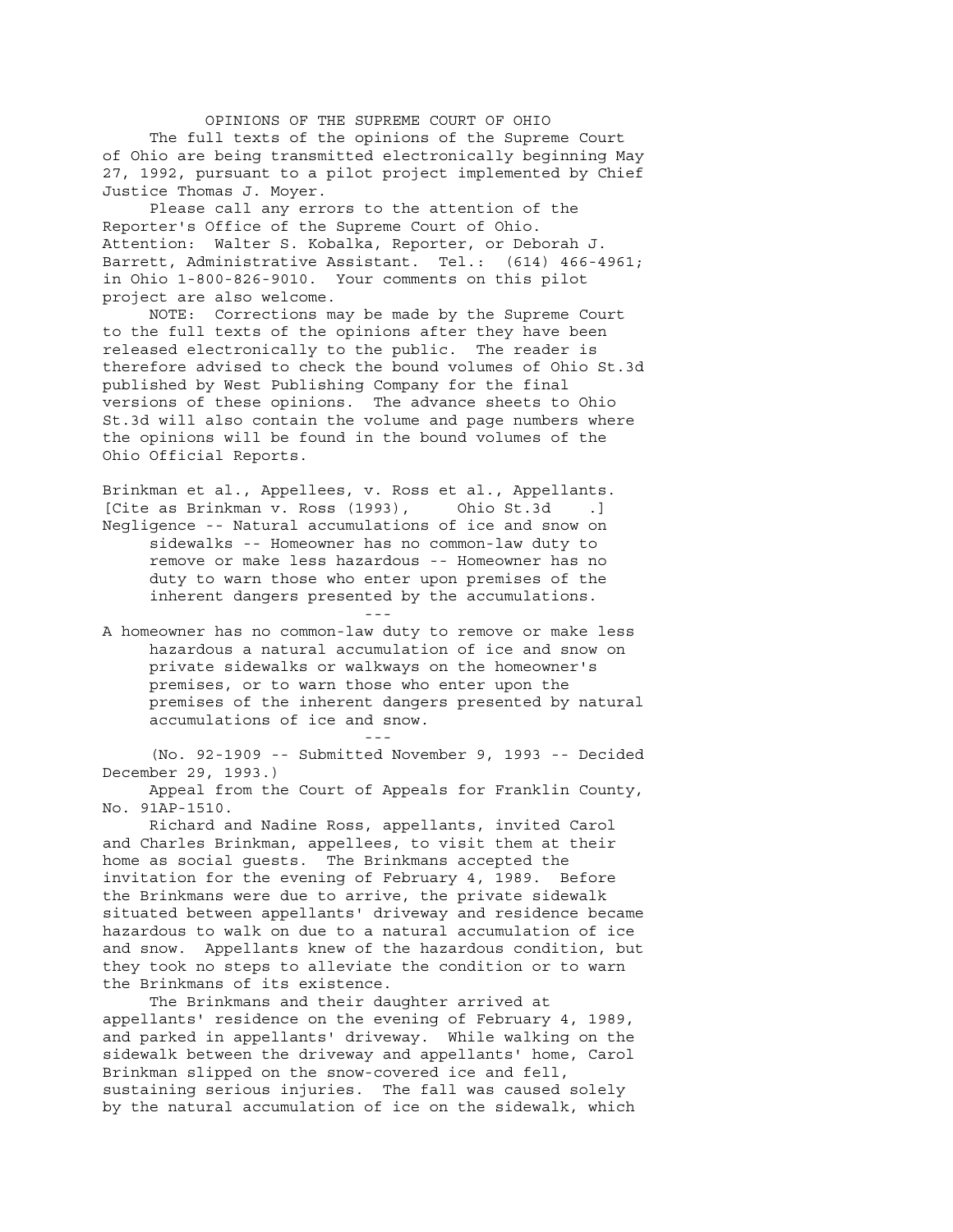ice had been concealed from view by a natural accumulation of snow. Immediately prior to the fall, Carol Brinkman had warned her daughter of the slippery condition of the sidewalk.

 The Brinkmans filed suit against appellants in the Court of Common Pleas of Franklin County, alleging that appellants were negligent in maintaining "an ice-covered sidewalk concealed by a blanket of snow leading to the entranceway of [appellants'] residence." Appellants responded to the complaint and eventually moved for summary judgment. The trial court granted appellants' motion, finding that under "long-standing Ohio law there is no liability for failure to remove natural accumulations of ice and snow from sidewalks."

 The court of appeals, in a divided vote, reversed the judgment of the trial court. The court of appeals' majority held that when a homeowner knows of a hazardous condition on the homeowner's premises caused by a natural accumulation of ice and snow, and the homeowner expressly invites a social guest to visit the premises at an appointed time, the homeowner owes a duty to the guest to take reasonable steps to remove the hazard and to warn the guest of the dangerous condition.

 The cause is now before this court pursuant to the allowance of a motion to certify the record.

John S. Kuhn, for appellees.

 John C. Nemeth and David A. Caborn, for appellants. Murray & Murray, L.P.A., John T. Murray and Alicia Wolph, urging affirmance for amicus curiae, Ohio Academy of Trial Lawyers.

 Douglas, J. In Ohio, it is well established that an owner or occupier of land ordinarily owes no duty to business invitees to remove natural accumulations of ice and snow from the private sidewalks on the premises, or to warn the invitee of the dangers associated with such natural accumulations of ice and snow. In Debie v. Cochran Pharmacy-Berwick, Inc. (1967), 11 Ohio St.2d 38, 40 O.O.2d 52, 227 N.E.2d 603, paragraphs one and two of the syllabus, this court held that:

 "1. When the owner or occupier of business premises is not shown to have notice, actual or implied, that the natural accumulation of snow and ice on his premises has created there a condition substantially more dangerous to his business invitees than they should have anticipated by reason of their knowledge of conditions prevailing generally in the area, there is a failure of proof of actionable negligence.

 "2. The mere fact standing alone that the owner or occupier has failed to remove natural accumulations of snow and ice from private walks on his business premises for an unreasonable time does not give rise to an action by a business invitee who claims damages for injuries occasioned by a fall thereon."

 In Sidle v. Humphrey (1968), 13 Ohio St.2d 45, 42 O.O.2d 96, 233 N.E.2d 589, paragraphs one, two and three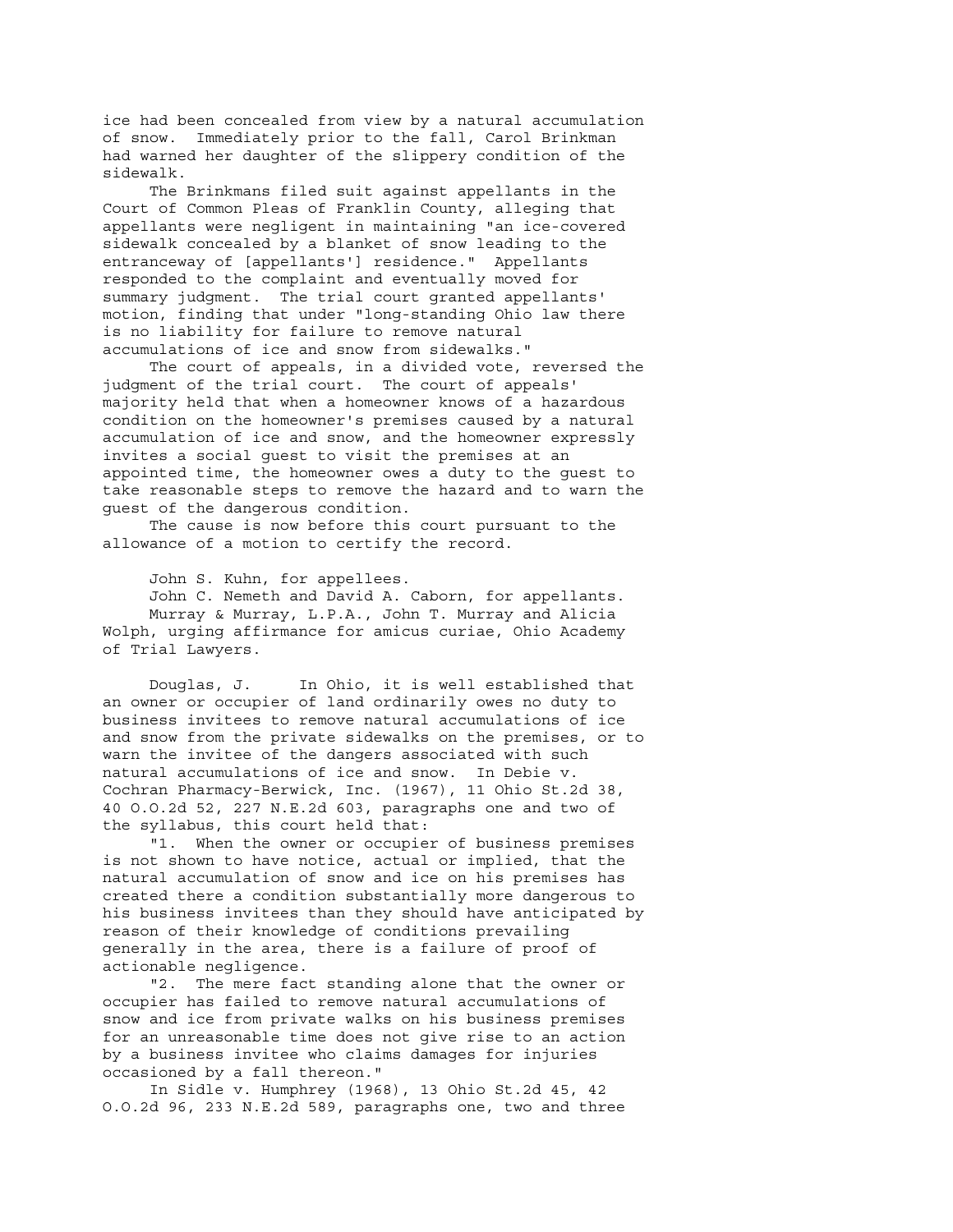of the syllabus, we held that:

 "1. An occupier of premises is under no duty to protect a business invitee against dangers which are known to such invitee or are so obvious and apparent to such invitee that he may reasonably be expected to discover them and protect himself against them.

 "2. The dangers from natural accumulations of ice and snow are ordinarily so obvious and apparent that an occupier of premises may reasonably expect that a business invitee on his premises will discover those dangers and protect himself against them. \* \* \*

 "3. Ordinarily, an owner and occupier has no duty to his business invitee to remove natural accumulations of snow and ice from private walks and steps on his premises. \* \* \*"

 The underlying rationale in both Debie and Sidle, supra, is that everyone is assumed to appreciate the risks associated with natural accumulations of ice and snow and, therefore, everyone is responsible to protect themselves against the inherent risks presented by natural accumulations of ice and snow.

 The case at bar involves the duty of a homeowner to a social guest with regard to natural accumulations of ice and snow on private sidewalks or walkways on the homeowner's premises.1 In our judgment, there is no reason why we should now hold that a homeowner owes a duty to his or her social guest to remove natural accumulations of ice and snow from sidewalks and walkways, or that the homeowner must warn the guest of the natural hazard, when a similar duty has not been imposed upon owners or occupiers of land with respect to business invitees. Furthermore, we agree with Judge McCormac's dissenting opinion in the court of appeals wherein he stated, "[t]he issue is not which party has the better appreciation of the snowy or icy condition of the sidewalk which was caused by the natural accumulation of snow and ice. As a matter of law, the guest is charged with sufficient knowledge of the hazards to be required to protect herself against falls." In other words, although appellants knew of the hazardous condition created by the natural accumulation of ice and snow, so, too, as a matter of law, did their guests.

 Living in Ohio during the winter has its inherent dangers. Recognizing this, we have previously rejected the notion that a landowner owes a duty to the general public to remove natural accumulations of ice and snow from public sidewalks which abut the landowner's premises, even where a city ordinance requires the landowner to keep the sidewalks free of ice and snow. See Lopatkovitch v. Tiffin (1986), 28 Ohio St.3d 204, 206-207, 28 OBR 290, 292-293, 503 N.E.2d 154, 156-157. It is unfortunate that Carol Brinkman slipped and fell on appellants' sidewalk. Perhaps appellants should have shoveled and salted the sidewalk as a matter of courtesy to their guests. However, we find that Ohio law imposed no such obligation upon appellants, and we are unwilling to extend homeowner liability to cover slip-and-fall occurrences caused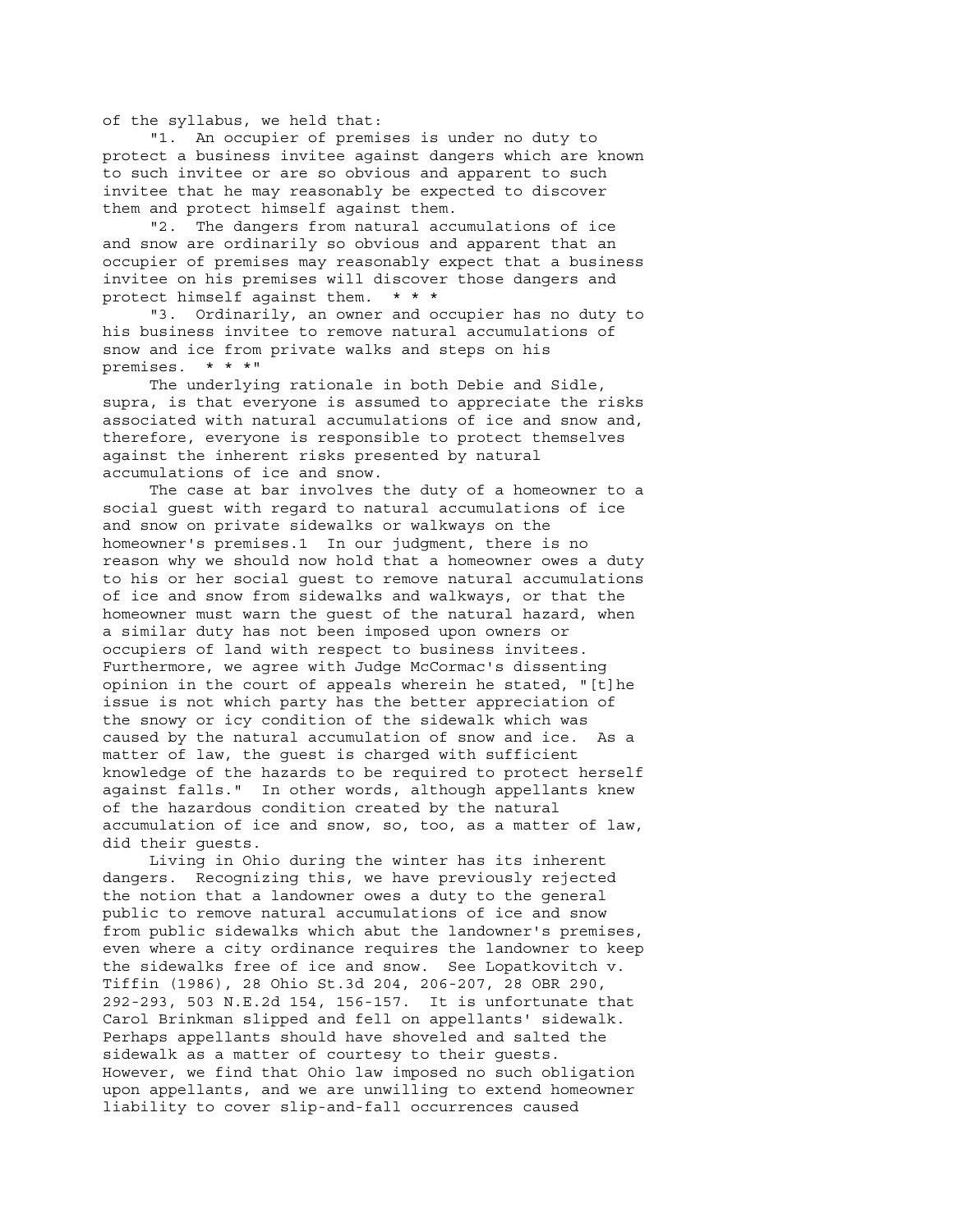entirely by natural accumulations of ice and snow. To hold otherwise would subject Ohio homeowners to the perpetual threat of (seasonal) civil liability any time a visitor sets foot on the premises, whether the visitor is a friend, a door-to-door salesman or politician, or even the local "welcome wagon."

 We recognize that the court of appeals held that the duty to remove the ice and snow and to warn of the hazard applies only to a homeowner who is aware of the hazard presented by the natural accumulation of these elements, and who further expects an expressly invited guest to visit the premises at an appointed time. However, even under these circumstances, questions of fact would arise necessitating trial in most cases involving the slip and fall of a social guest on natural accumulations of ice and snow. Moreover, the effect of such a holding on the cost of insurance coverage alone weighs heavily in favor of our rejecting a radical extension of homeowner liability with regard to natural accumulations of ice and snow.

 Accordingly, we hold that a homeowner has no common-law duty to remove or make less hazardous a natural accumulation of ice and snow on private sidewalks or walkways on the homeowner's premises, or to warn those who enter upon the premises of the inherent dangers presented by natural accumulations of ice and snow. Therefore, appellants were entitled to judgment as a matter of law since their failure to remove the ice and snow, or to warn the Brinkmans of the natural hazard, does not give rise to a claim for negligence.

 Amicus Ohio Academy of Trial Lawyers has invited us to abolish any and all distinctions that may currently exist in Ohio regarding the duties owed by landowners to those classified in the law as "social guests," as opposed to those classified as "business invitees." However tempting that choice may be, we determine there is no distinction between the duties of a homeowner to a social guest on the one hand and to a business invitee on the other hand concerning natural accumulations of ice and snow on sidewalks or walkways on the homeowner's premises. Whatever the classification of the entrant upon the premises, there exists no duty for the homeowner to remove or make less hazardous natural accumulations of ice and snow. Thus, this particular case is not the appropriate vehicle to consider the position urged by amicus.

 For the foregoing reasons, the judgment of the court of appeals is reversed.

 Judgment reversed. Moyer, C.J., A.W. Sweeney, Wright, Resnick, F.E. Sweeney and Pfeifer, JJ., concur.

## FOOTNOTE:

1 This case involves the very narrow issue of a homeowner's liability to a social guest with respect to injuries occasioned by a slip and fall incident on a private sidewalk or walkway on the homeowner's premises resulting from a natural accumulation of ice and snow.